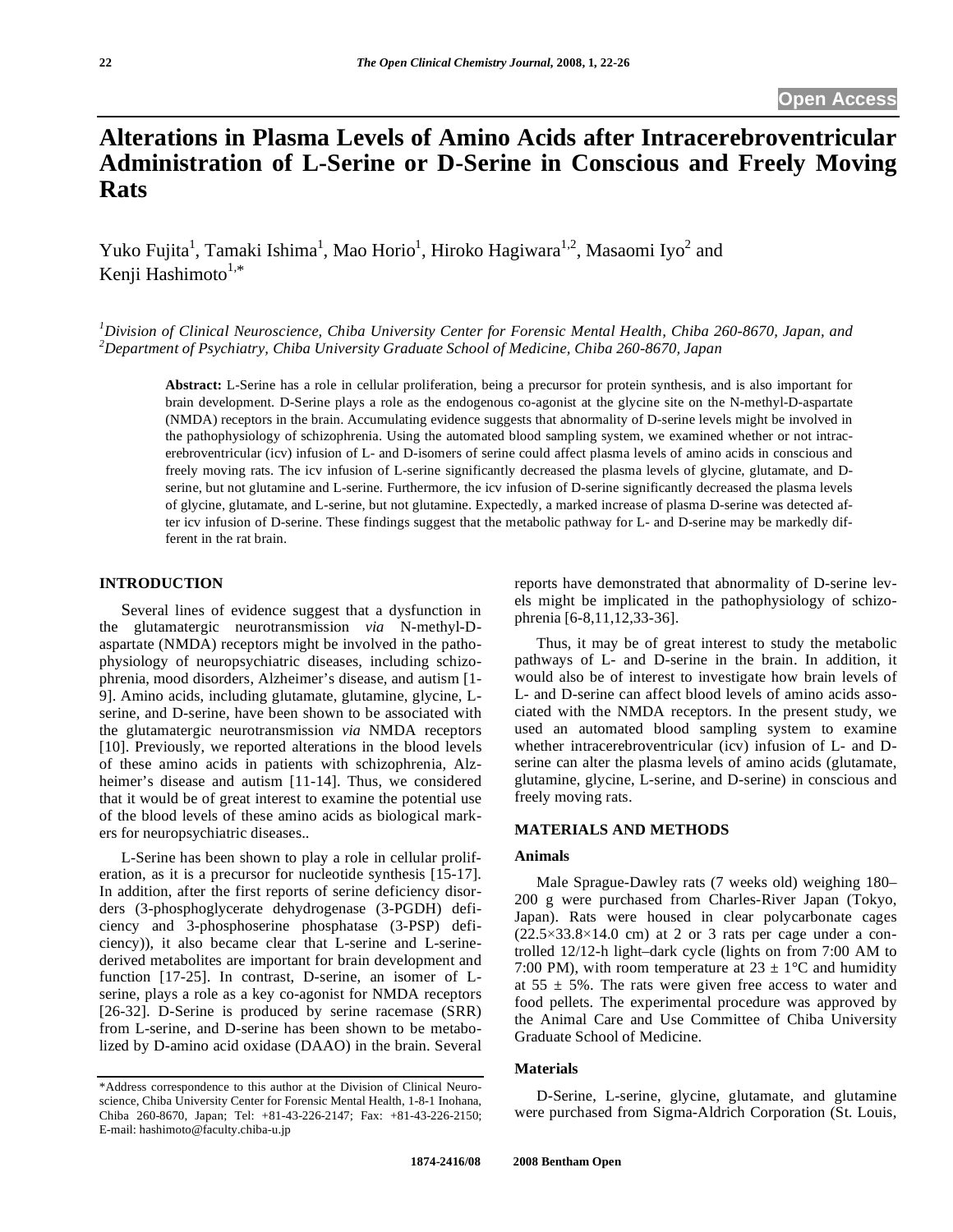MO). Acetonitrile (CH<sub>3</sub>CN) and methanol of HPLC grade were purchased from Wako Pure Chemical Co., Ltd. (Tokyo, Japan). Other drugs were purchased from commercial sources.

#### **Operation**

 Rats were anaesthetized with sodium pentobarbital (40 mg/kg, i.p.) and were implanted with a probe that was cemented in place in the cerebroventricular space (coordinates: from the bregma (in mm),  $AP = -0.8$ ,  $ML = +1.4$ ,  $DV = -3.6$ ) [37]. Rats were allowed to recover from the surgery overnight. After recovery, D-serine (1.0 mol/L) or L-serine (0.5 mol/L) in an artificial cerebrospinal fluid (147 mmol/L NaCl, 4 mmol/L KCl, and  $2.3$  mmol/L CaCl<sub>2</sub>) was infused at a flow rate of 5.0  $\mu$ L/min for 20 min. ICV infusion of 1.0 mol/L L-serine caused rats to experience severe seizure, and to die shortly thereafter. Therefore, a half dose (0.5 mol/L) of L-serine was used. The automated blood sampling system DR-II (Eicom Co. Ltd., Kyoto, Japan) (Fig. **1**) has been applied for blood sampling in conscious and freely moving rats. Three fractions were collected every 30 min to obtain control (baseline) levels of amino acids. Then five fractions were collected every 30 min after icv infusion of L- or Dserine.



**Fig. (1).** The automated blood sampling system DR-II.

#### **Measurement of Plasma Amino Acids**

 Measurement of the levels of glycine, glutamate, glutamine, D-serine and L-serine was carried out as described in previous studies [38,39] using a high performance liquid chromatography (HPLC) system (Shimadzu Corporation, Kyoto, Japan) with fluorescence detection. Briefly, 20 μL of plasma sample was homogenized in 180 μL of methanol (HPLC grade) on ice. The homogenates were centrifuged at 4500 x g for 10 min, and 20 μL of the supernatant was evaporated to dryness at 40°C. To the residue, 20  $\mu$ L H<sub>2</sub>O (HPLC grade), 20  $\mu$ L of 0.1 M borate buffer (pH 8.0), and 60 μL of 50 mmol/L 4-fluoro-7-nitro-2,1,3-benzoxadiazole (NBD-F; Tokyo Kasei Kogyo Co., Ltd., Tokyo, Japan) in  $CH<sub>3</sub>CN$  (HPLC grade) were added. The reaction mixture was then heated at 60°C for 2 min, and immediately supplemented with 100  $\mu$ L of H<sub>2</sub>O/CH<sub>3</sub>CN (90/10) containing

0.1% trifluoroacetic acid (TFA) to stop the reaction. A 20 μL aliquot of the resultant solution was injected into the HPLC system. Fluorescence detection was performed at 530 nm with an excitation wavelength at 470 nm.

### **Statistical Analysis**

Data are expressed as the mean  $\pm$  standard deviation (SD). Statistical analysis was performed by one-way analysis of variance (ANOVA) and *post hoc* Dunnett test. Values of *p* less than 0.05 were considered statistically significant.

### **RESULTS**

The icv infusion of L-serine  $(0.5 \text{ mol/L}, 5.0 \text{ }\mu\text{L/min}$  for 20 min) significantly decreased plasma levels of D-serine, glycine, and glutamate. In contrast, plasma levels of L-serine and glutamine were not altered by icv infusion of L-serine (Fig. **2**).

The icv infusion of D-serine  $(1.0 \text{ mol/L}, 5.0 \text{ }\mu\text{L/min}$  for 20 min) significantly decreased plasma levels of L-serine, glycine, and glutamate (Fig. **2**). In contrast, plasma levels of D-serine were markedly (more than 80-fold) increased by icv infusion of D-serine. Plasma levels of glutamine were not altered by icv infusion of D-serine (Fig. **2**).

#### **DISCUSSION**

 Using the automated blood sampling system DR-II, we were able to successfully measure the plasma levels of amino acids in conscious and freely moving rats. Therefore, this system would be useful for determination of the blood levels of endogenous substances as biological markers in animal models and the blood levels of drugs for pharmacokinetic studies [40-42].

 In this study, icv infusion of L-serine significantly decreased the plasma levels of glycine, glutamate, and Dserine, but not glutamine and L-serine. The mechanism(s) underlying the reduction of the plasma levels of these amino acids after icv infusion of L-serine are currently unclear. Unexpectedly, we found that plasma L-serine levels were not altered after icv infusion of L-serine. In the metabolic pathway of L-serine, L-serine is converted to phospholipids (serine palmitoyltransferase: SPT), phosphoglycerides (phosphatidylserine synthase: PSS), glycine (serine hydroxymethyltransferase: SHMT), and D-serine (serine racemase: SRR)[19] (Fig. **3**). Therefore, it is likely that L-serine is rapidly metabolized to other amino acids or undergoes protein synthesis, because the plasma levels of L-serine were not affected by icv infusion of L-serine.

 In this study, we found that plasma levels of D-serine were markedly increased after icv infusion of D-serine, suggesting that elevated plasma D-serine may be due to washout from the brain. At the ultrastructural level, D-serine staining appears patchy, and is most abundant around the blood vessels in the forebrain [43]. Furthermore, other studies have reported that there were no changes of D-serine levels in the forebrains of mice lacking DAAO [44,45], suggesting that DAAO does not regulate D-serine levels in the forebrain, where the NMDA receptors are abundant [7,8]. Moreover, icv infusion of D-serine significantly decreased plasma levels of glycine, glutamate, and L-serine in the present study, although the mechanism(s) underlying the reduction of the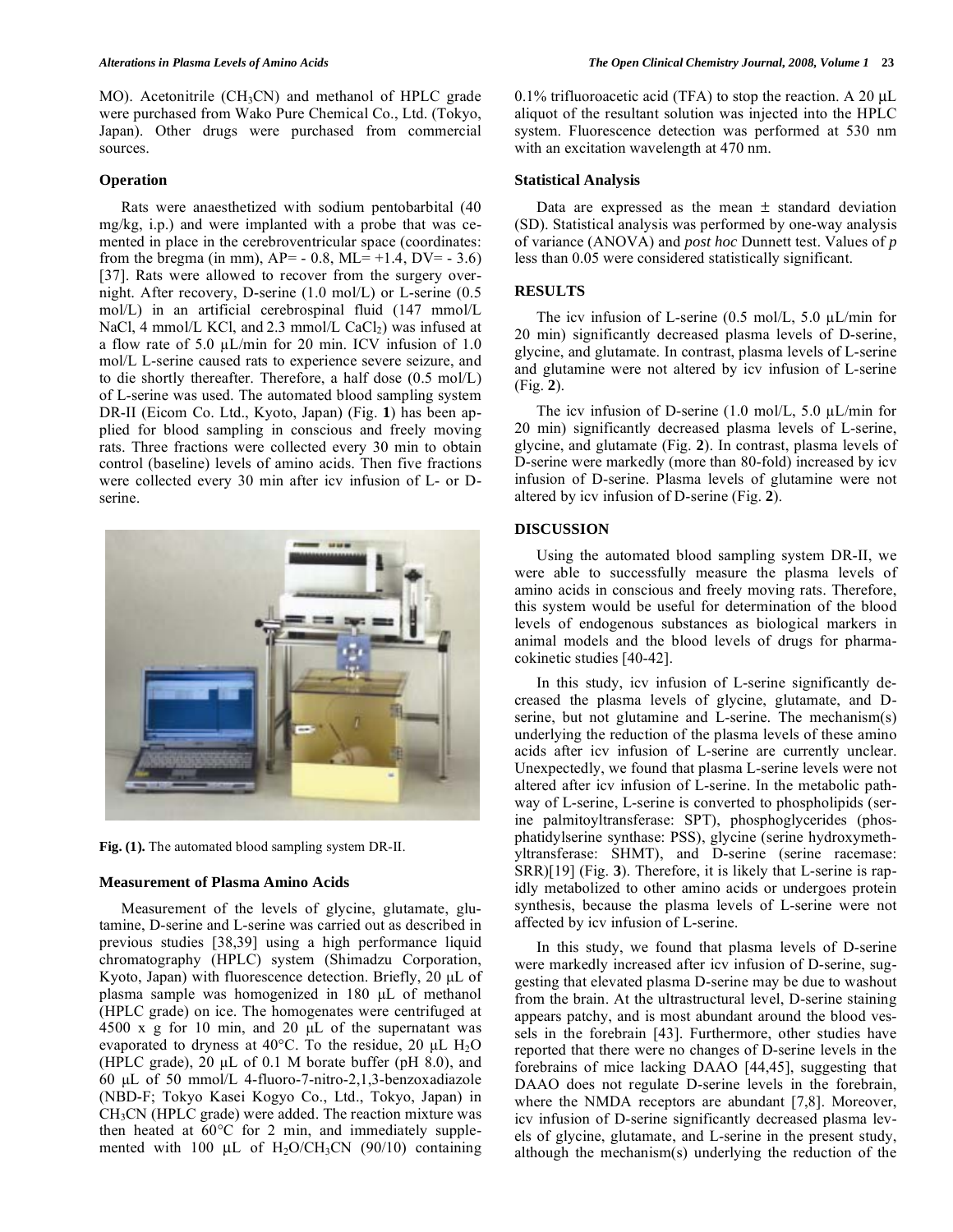



Time after icv administration of D-serine (min)

Time after icv administration of L-serine (min)

**Fig. (2).** Effects of icv infusion of L- and D-serine on rat plasma levels of amino acids. The data were shown as the percentage of control (baseline: before icv administration) values (glutamate: 5.42 μM, glycine: 30.4 μM, glutamine: 217 μM, D-serine: 1.61 μM, L-serine: 208 μM (mean of total 13 rats). The data were the mean ± SD of 6 (L-serine group) or 7 (D-serine group) rats. \*p<0.05, \*\*p<0.01, \*\*\*p<0.001 (vs. baseline).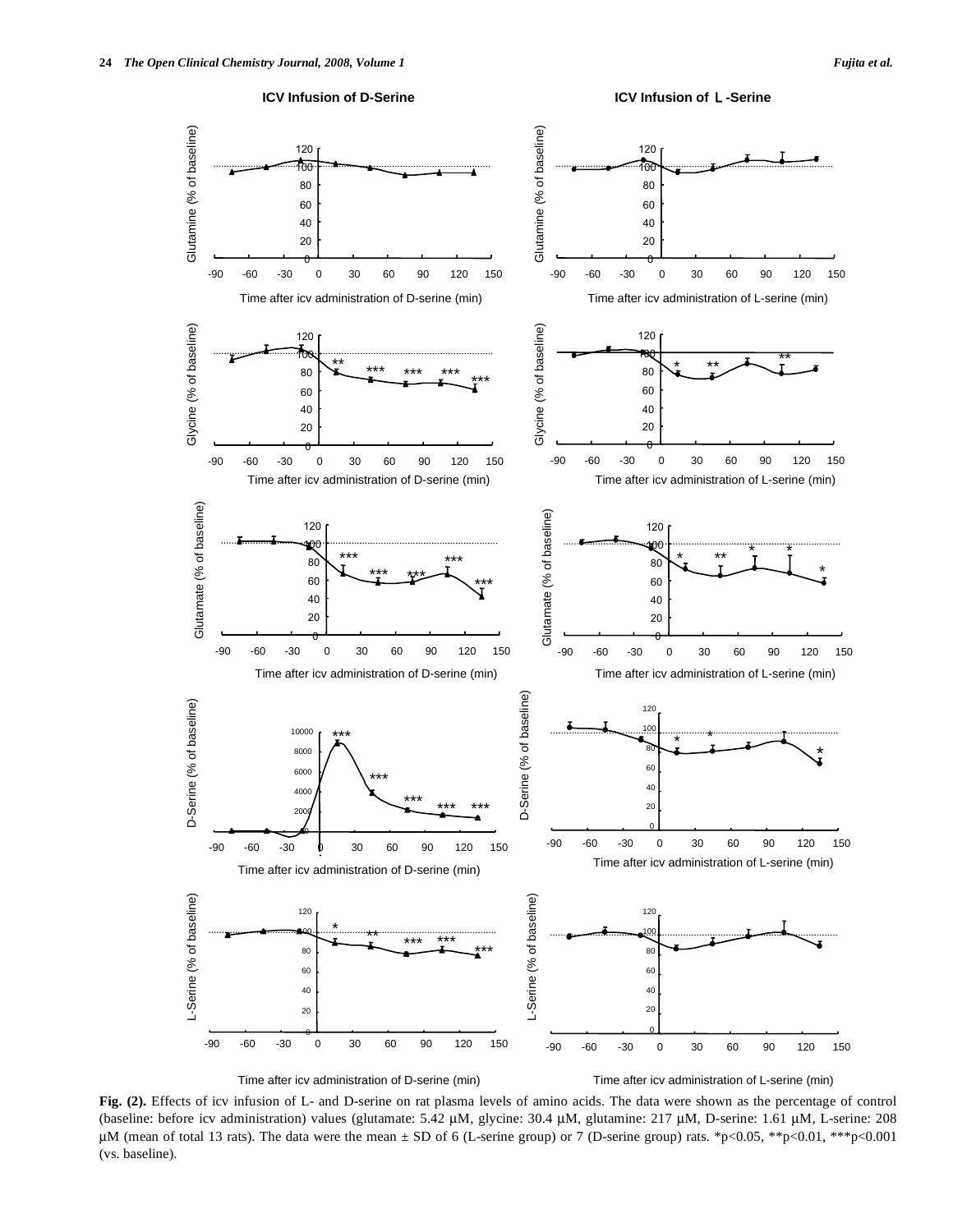plasma levels of these amino acids after icv infusion of Dserine are currently unclear. Further detailed studies will be needed to determine these mechanisms.



**Fig. (3).** Proposed pathways of L- and D-serine utilization in the brain. CBS: Cystathionine β-synthase; DAAO: D-amino acid oxidase; 3-PGDH: 3-Phosphoglycerate dehydrogenase; PSAT: Phosphoserine aminotransferase; 3-PSP: 3-Phosphoserine phosphatase; PSS: Phosphatidylserine synthase; SHMT: serine hydroxymethyltransferase; SPT: Serine palmitoyltransferase; SRR: Serine racemase.

### **CONCLUSIONS**

 The present preliminary findings suggest that the metabolic pathways for L- and D-serine in the brain might be different, although further detailed studies are needed. In addition, our results indicate that the automated blood sampling system would be useful for determining the blood levels of endogenous substances as biological markers in several animal models and the blood levels of drugs in pharmacokinetic studies in conscious and freely moving rats.

### **ACKNOWLEDGEMENTS**

 This study is partly supported by a grant from the Ministry of Education, Culture, Sports, Science, and Technology of Japan (to K.H.).

## **ABBREVIATIONS**

| <b>CBS</b>  |     | Cystathionine $\beta$ -synthase  |
|-------------|-----|----------------------------------|
| <b>DAAO</b> | $=$ | D-Amino acid oxidase             |
| <b>NMDA</b> | $=$ | N-Methyl-D-aspartate             |
| 3-PGDH      | $=$ | 3-Phosphoglycerate dehydrogenase |
| <b>PSAT</b> | $=$ | Phosphoserine aminotransferase   |
| $3-PSP$     | $=$ | 3-Phosphoserine phosphatase      |
| <b>PSS</b>  | $=$ | Phosphatidylserine synthase      |
| <b>SHMT</b> | $=$ | Serine hydroxymethyltransferase  |
| <b>SPT</b>  | $=$ | Serine palmitoyltransferase      |
| <b>SRR</b>  |     | Serine racemase                  |

### **REFERENCES**

- [1] Javitt, D.C.; Zukin, S.R. *Am. J. Psychiat.*, **1991**, *148*, 1301-1308.
- [2] Olney, J.W.; Farber, N.B. *Arch. Gen. Psychiat.*, **1995**, *52*, 998- 1007.
- [3] Goff, D.C.; Coyle, J.T. *Am. J. Psychiat.*, **2001**, *158*, 1367-1377.
- [4] Sawa, A.; Snyder, S.H. *Science*, **2002**, *296*, 692-695.
- [5] Goff, D.C.; Coyle, J.T. *Annu. Rev. Pharmacol. Toxicol.*, **2002**, *42*, 165-179.
- [6] Hashimoto, K.; Okamura, N.; Shimizu, E.; Iyo, M. *Curr. Med. Chem - CNS Agents*, **2004**, *4*, 147-154.
- [7] Hashimoto, K.; Shimizu, E.; Iyo, M. *Curr. Psychiat. Rev.*, **2005**, *1*, 151-163.
- [8] Hashimoto, K.; Hattori, E. In.; *Neurogenet. Psychiat. Disorders*; Akira Sawa and Melvin G. McInnis, Ed.; Informa Healthcare, New York, **2007**, 81-100.
- [9] Snyder, S.H.; Ferris, C.D. *Am. J. Psychiat.*, **2000**, *157*, 25-30.
- [10] Hashimoto, K.; Sawa, A.; Iyo, M. *Biol. Psychiat.*, **2007**, *62*, 1310- 1316.
- [11] Hashimoto, K.; Fukushima, T.; Shimizu, E.; Komatsu, N.; Watanabe, H.; Shinoda, N.,; Nakazato, M.; Kumakiri, C.; Okada, S.; Hasegawa, H.; Imai, K.; Iyo, M. *Arch. Gen. Psychiat.*, **2003**, *60*, 572- 576.
- [12] Yamada, K.; Ohnishi, T.; Hashimoto, K.; Ohba, H.; Iwayama-Shigeno, Y.; Takao, H.; Toyota, T.; Minabe, Y.; Nakamura, K.; Shimizu, E.; Itokawa, M.; Mori, N.; Iyo, M.; Yoshikawa, T. *Biol. Psychiat.*, **2005**, *57*, 1493-1503.
- [13] Hashimoto, K.; Fukushima, T.; Shimizu, E.; Okada, S.; Komatsu, N.; Okamura, N.; Koike, K.; Koizumi, H.; Kumakiri, C.; Imai, K.; Iyo, M. *Prog/ Neuropsychopharmacol. Biol. Psychiat.*, **2004**, *28*, 385-388.
- [14] Shinohe, A.; Hashimoto, K.; Nakamura, K.; Tsujii, M.; Iwata, Y.; Tsuchiya, K.J.; Sekine, Y.; Suda, S.; Suzuki, K.; Sugihara, G.; Matsuzaki, H.; Minabe, Y.; Sugiyama, T.; Kawai, M.; Iyo, M.; Takei, N.; Mori, N. *Prog. Neuropsychopharmacol. Biol. Psychiat.*, **2006**, *30*, 1472-1477.
- [15] Snell, K. *Adv. Enzyme. Regul.*, **1984**, *22*, 325-400.
- [16] Hirabayashi, Y.; Furuya, S. *Prog. Lipid Res.*, **2008**, *47*, 188-203.
- [17] de Koning, T.J.; Snell, K.; Duran, M.; Berger, R.; Poll-The BT.; Surtees, R. *Biochem. J.*, **2003**, *371*(Pt 3), 653-661.
- [18] de Koning, T.J. *Curr. Opin. Neurol.*, **2004**, *17*, 197-204.
- [19] de Koning, T.J. *J. Inherit. Metab. Dis.*, **2006**, *29*, 347-351.
- [20] de Koning, Duran M, Dorland, L. Gooskens, R.; Van Schaftingen, E.; Jaeken, J.; Blau, N.; Berger, R.; Poll-The BT. *Ann. Neurol.*, **1998**, *44*, 261-265.
- [21] Klomp, L.W.; de Koning, T.J.; Malingré, H.E., van Beurden, A.; Brink, M.; Opdam, F.L.; Duran, M.; Jaeken, J.; Pineda, M.; Van Maldergem, L.; Poll-The BT, van den Berg, I.E.; Berger, R. *Am. J. Hum. Genet.*, **2000**, *67*, 1389-1399.
- [22] de Koning, T.J.; Klomp, L.;, van Oppen, A.C.; Beemer, F.A.; Dorland, L.; van den Berg, I.; Berger, R. *Lancet*, **2004**, *364*, 2221-  $2222$
- [23] Jaeken, J,; Detheux, M.; Van Maldergem, L.; Frijns, J.P.; Alliet, P.; Foulon, M.; Carchon, H.; Van Schaftingen, E. *J. Inherit. Metab. Dis.*, **1996**, *19*, 223-226.
- [24] Jaeken, J.; Detheux, M.; Van Maldergem, L.; Foulon, M.; Carchon, H.; Van Schaftingen, E. *Arch. Dis. Child*, **1996**, *74*, 542-545.
- [25] Jaeken, J.; Detheux, M.; Fryns, J.P.; Collet, J.F.; Alliet, P.; Van Schaftingen, E. *J. Med. Genet.*, **1997**, *34*, 594-596.
- [26] Hashimoto, A.; Oka, T. *Prog. Neurobiol.*, **1997**, *52*, 325-353.
- [27] Schell, M.J. Philos. Trans. R. Soc. Lond B. Biol. Sci., **2004**, 359, 943-964.
- [28] Diamond, J.S. *Cell*, **2006**, *125*, 639-641.
- [29] Martineau, M.; Baux, G.; Mothet, J.P. *Trends Neurosci.*, **2006**, *29*, 481-491.
- [30] Wolosker, H. *Sci. STKE*, **2006**, 2006: pe41.
- [31] Wolosker, H. *Mol. Neurobiol.*, **2007**, *36*, 152-164.
- [32] Halassa, M.M,.;Fellin, T.; Haydon, P.G. *Trends Mol Med.*, **2007**, 13, 54-63.
- [33] Hashimoto, K.; Engberg, G.; Shimizu, E.; Nordin, C.; Lindström, L.H.; Iyo, M. *Prog. Neuropsychopharmacol. Biol. Psychiat.*, **2005**, *29*, 767-769.
- [34] Bendikov, I.; Nadri, C.; Amar, S.; Panizzutti, R.; De Miranda, J.; Wolosker, H.; Agam, G.A. *Schizophr. Res.*, **2007**, *90*, 41-51.
- [35] Madeira, C.; Freitas, M.E.; Vargas-Lopes, C.; Wolosker, H.; Panizzutti, R. *Schizophr. Res.*, **2008**, in press.